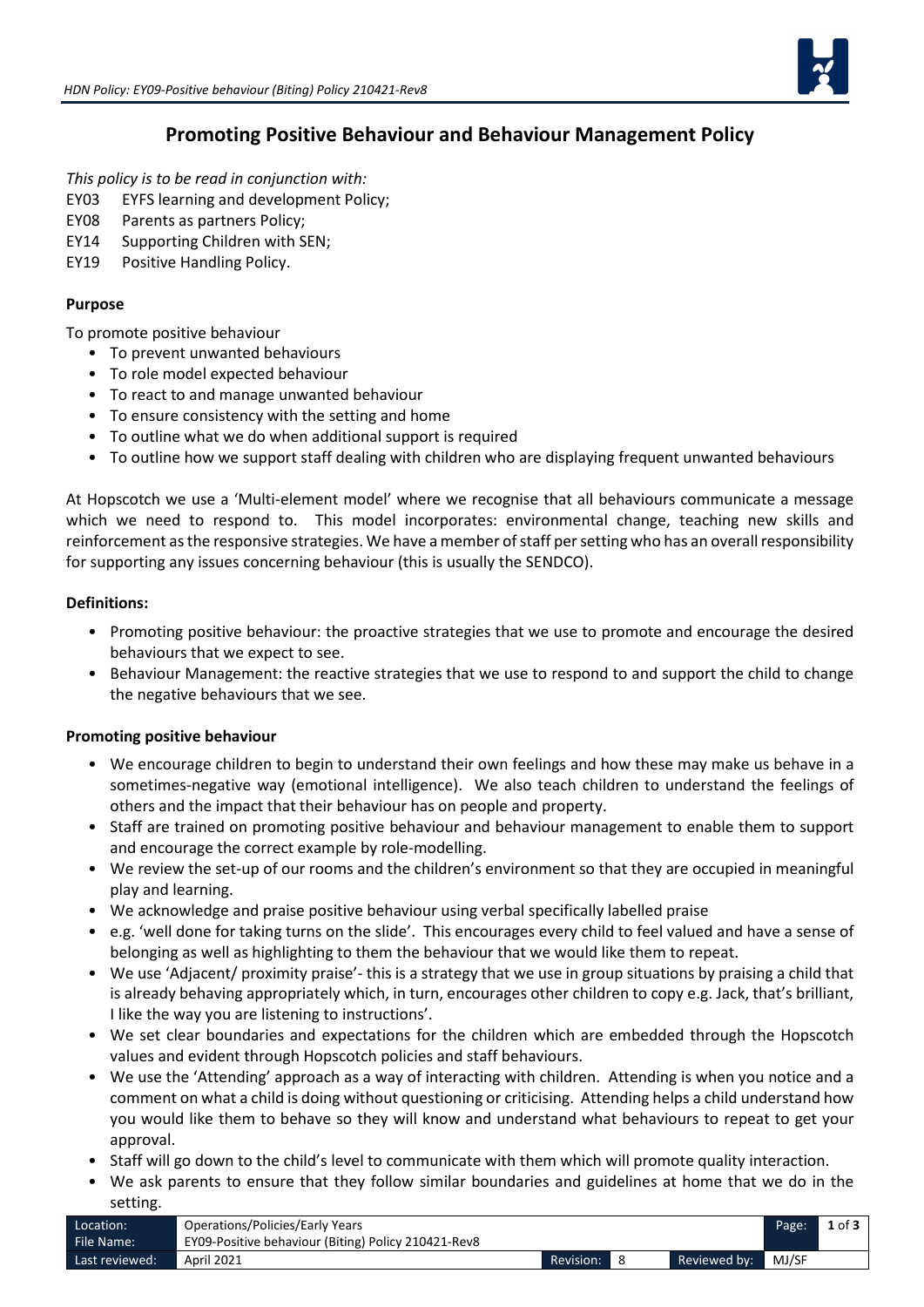

### **Behaviour Management**

Dr Rudolph Dreikurs (1897-1972) believed that 'all behaviour has a purpose'. Dreikurs identified four types of behaviour; attention, power, revenge and escape by withdrawal. We understand each of these types of behaviour and plan accordingly for them.

- When a child displays inappropriate behaviour, under no circumstances will staff use physical punishment (or threaten physical punishment), send children out of a room by themselves, use inappropriate language, humiliate a child or single out a child.
- Physical restraint, such as holding can only be used to prevent injury to other children/adults and damage to property. If physical restraint needs to be used, a manager will need to be informed and a report must be written. This report is shared with the parents of that child on the same day and then filed into the child's personal file. (See positive handling policy)
- We do not shout in a threatening way to respond to children's unwanted behaviour. However, staff can firmly ask a child what they would like them to do. If they are displaying disruptive or unsafe behaviour e.g. climbing on furniture staff will firmly say 'no, stop' and use the Makaton sign (one hand held up with the palm facing outwards) and then say what they want e.g "we need to keep our feet on the floor" or "when we want to climb we need to climb on the climbing frame".
- We may use a 'selective ignoring' method for children displaying low level disruptive behaviour. This involves not given any attention to negative behaviour, but giving positive attention to their good behaviour. We will only ever ignore the behaviour and not the child and use this method alongside positive approaches.
- We support and train staff how to recognise that babies and young children are unable to regulate their own emotions and require our staff to help them do this. We do this via coregulation which is where you model the calm behaviour and soothe the child. This in turn supports children to be able to self-regulate and self sooth.
- If undesirable behaviours are frequent, we try to find out the underlying cause or trigger. To do this we will carry out observations on the child, meet with parents and may use an ABCC (antecedence, behaviour, consequence and communication) chart to record the behaviours for an agreed period of time.
- An individual plan which includes activities, visual aids and specialised training maybe used to promote positive behaviour in children who are repeatedly displaying undesirable behaviours.
- If the individual plan does not have a positive impact on the child's behaviour we can arrange further support for parents, children and the setting through outside agencies. Depending on the behaviour this may include seeking advice from the Area ISSO (Inclusion and setting support officer) **HAMPSHIRE** or the Area **SENDCO** (Special Educational Needs and Disability Co-Ordinator) **SOUTHAMPTON** as well as Portage or Speech and Language therapy service.
- An incident form must be completed for a parent to sign if their child's behaviour has resulted in another child/ staff member being harmed at risk of harm or has caused significant disruption to the learning and development of the other children.
- A child will not be excluded from the setting unless we feel that the children and staff are at risk. Before this option was considered Hopscotch would have worked alongside the family and external agencies to provide positive strategies to avoid exclusion and a decision would only be made in consultation with these agencies.
- We expect full support from parents when a child is displaying repeated negative behaviour we would request permission to seek support from outside agencies and the use of strategies that are working in the setting at home e.g. reward charts or visual timetables.
- We fully support staff who are dealing with children who display repeated negative behaviour and give them the opportunity to take time out away from a particular child following behaviour incidents and encourage them to say if they need further support dealing with a particular child displaying repeated negative behaviours.

| Location:      | Operations/Policies/Early Years                     |           |              | Page: | $2$ of $3$ |
|----------------|-----------------------------------------------------|-----------|--------------|-------|------------|
| File Name:     | EY09-Positive behaviour (Biting) Policy 210421-Rev8 |           |              |       |            |
| Last reviewed: | April 2021                                          | Revision: | Reviewed by: | MJ/SF |            |